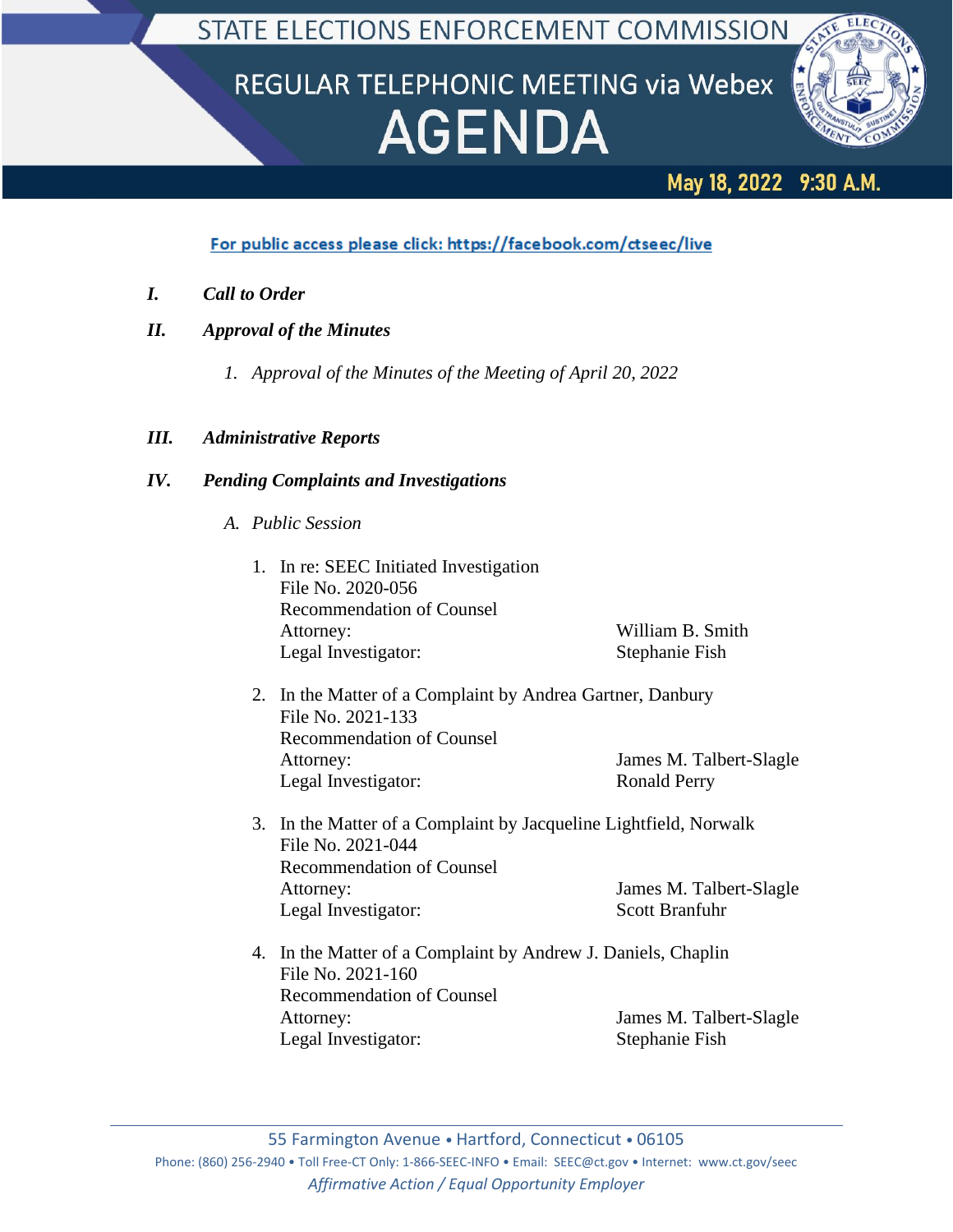- 5. In the Matter of a Complaint by Lucy von Brachel, Greenwich File No. 2021-031 Recommendation of Counsel Attorney: James M. Talbert-Slagle Legal Investigator: Scott Branfuhr
- *V. Executive Session per General Statutes §§ 1-200(6)(B) and (E), and 1-210(b)(1), (3),(4),(10) and General Statutes §9-7a, as amended by Public Act 11-48 §300 (Preliminary draft and agency consideration of enforcement action and exempt records relative thereto)*
	- 1. Recommendation of Counsel: Necessary to Investigate Determination pursuant to General Statutes §9-7a, as amended by Public Act 11-48 §300
	- 2. In the Matter of a Referral by the Greenwich Registrars of Voters File No. 2021-058 Recommendation of Counsel Attorney: Kevin M. Ahern Legal Investigator: Ronald Perry
	- 3. In the Matter of a Referral by the Milford Registrars of Voters File No. 2021-135B Recommendation of Counsel Attorney: Kevin M. Ahern Legal Investigator: Ronald Perry
	- 4. In the Matter of a Complaint by Linda Szynkowicz, Middletown File No. 2021-087B Recommendation of Counsel Attorney: William B. Smith Legal Investigator: Stephanie Fish
	- 5. In the Matter of a Complaint by Arthur Penna & Patricia Bollettieri, West Haven File No. 2021-149 Recommendation of Counsel Attorney: William B. Smith Legal Investigator: Ronald Perry
	- 6. In the Matter of a Complaint by Mary-Jane Ugalde, Burlington File No. 2021-171 Recommendation of Counsel Attorney: William B. Smith Legal Investigator: Ronald Perry